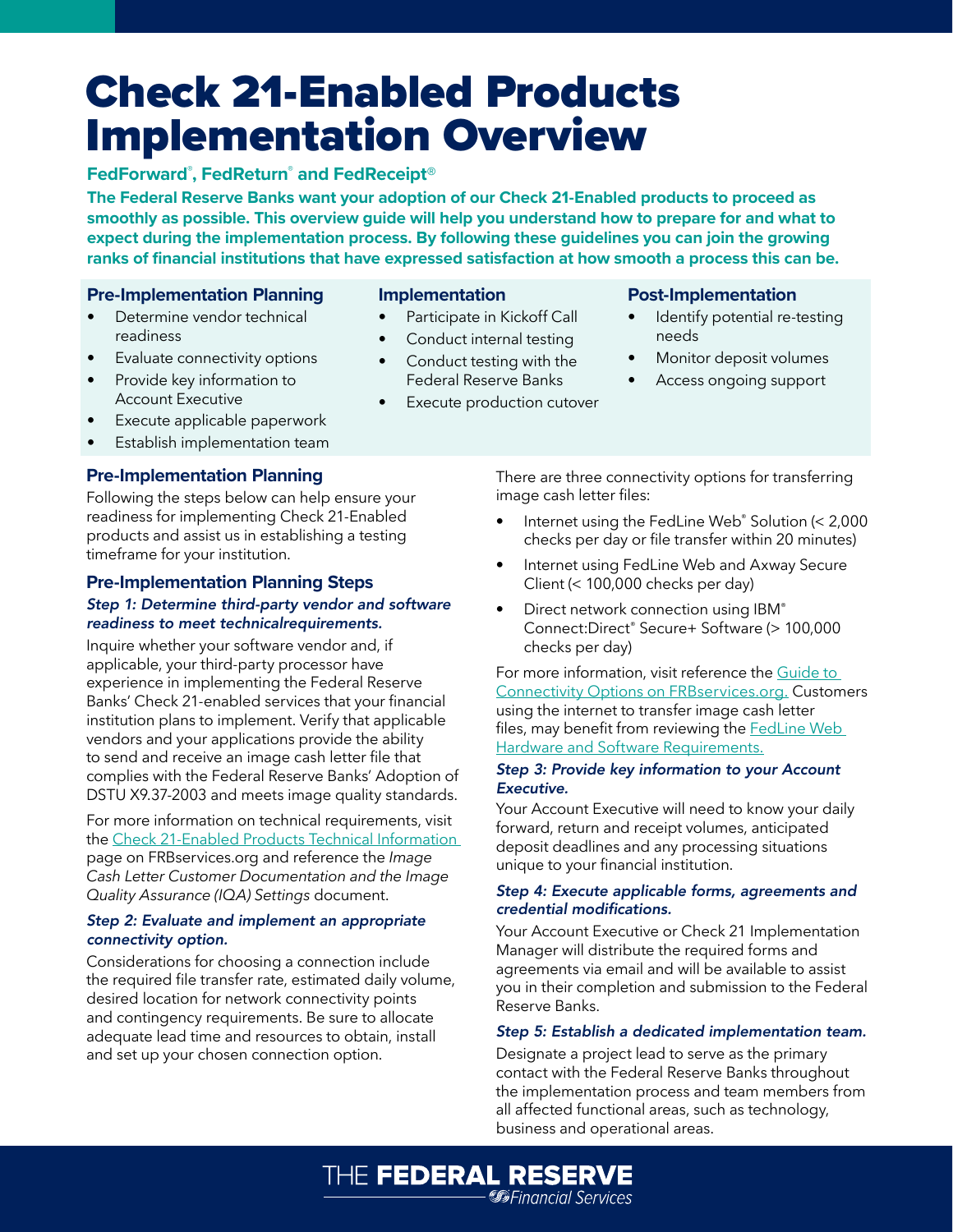## **Implementation Kickoff, Testing and Production Processes Kickoff**

Once you have addressed all of the preimplementation considerations, your Account Executive or Check 21 Implementation Manager will contact you about setting up a Kickoff Call. This call will detail the testing process and preliminary testing schedule, identify roles and responsibilities and outline overall expectations and success criteria for moving your institution into production. During this call, you should be prepared to discuss any testing aspects that may be unique to your institution.

## **Testing**

The Federal Reserve Banks' Check 21 Implementation Team will work with you to establish the testing schedule. Testing requirements will vary based on the products you have selected. Tests occur over a multi- week period and vary both in format and level of complexity to help ensure that various processing scenarios can be accommodated. Since the testing process is cumulative in nature, it is imperative that you meet testing deadlines. Subsequent tests will be rescheduled if earlier testing deadlines cannot be met.

A successful testing program encompasses the following milestones:

## *Successful Connectivity Testing*

Regardless of the products selected or your connection type, you will be required to verify that your connection is in place and that you are able to view file acknowledgements.

### *Successful File Format Verification.*

File format verification is directly related to the products you have selected. Completed testing includes:

- Successfully transmitting an image cash letter to the Federal Reserve Banks using a test deck (supplied by us) and, subsequently, an image cash letter using your own data (FedForward and FedReturn)
- Successfully receiving an image cash letter using test data derived from your inclearing items and successfully processing an image cash letter through all of your back-end systems and processes (FedReceipt and FedReceipt Plus for both Forward and Return)

When testing FedForward and FedReturn image cash letter deposits, we must verify that the image cash letter data complies with the Federal Reserve Banks' Adoption of DSTU X9.37-2003.

Testing schedules will provide sufficient time for you to ensure that your back-end systems are able to process image cash letter data. While we are available to provide assistance as you work through your internal testing process, your vendor(s) must be involved to assist you with any hardware or software changes that are necessary within your operation. **In all cases, you must submit notification to the Federal Reserve Banks stating that you were able to satisfy your internal testing requirements.**

## **Production**

Once testing has been successfully completed, we will schedule your production cutover date. On the production cutover date, you should be ready to use the services to which you've subscribed, electronically depositing and/or receiving image cash letters.

While you are waiting for your cutover date, there are several things you can do to help ensure an easy adoption of your new services:

- [Review](https://www.frbservices.org/resources/financial-services/check/reference-guide/index.html) the new check adjustment transaction types and codes for Check 21
- Enroll all first-time subscribers to FedLine Web Check Service[s by contacting the Customer](https://www.frbservices.org/contactus/customer-contact-center.html)  [Contact Center](https://www.frbservices.org/contactus/customer-contact-center.html)

## *Internal Software/Hardware Considerations*

Be prepared to evaluate all internal software/ hardware systems to determine if changes are needed for a successful production cutover. Federal Reserve Bank staff can assist you throughout this process to help ensure that all necessary tasks are incorporated into the cutover plan.

## *Production Implementation*

Specific dates will be established for executing cutovers from the testing environment to the production environment, including various checkpoints to provide status updates. Please note that the cutover date will be set no earlier than seven business days from completion of successful testing.